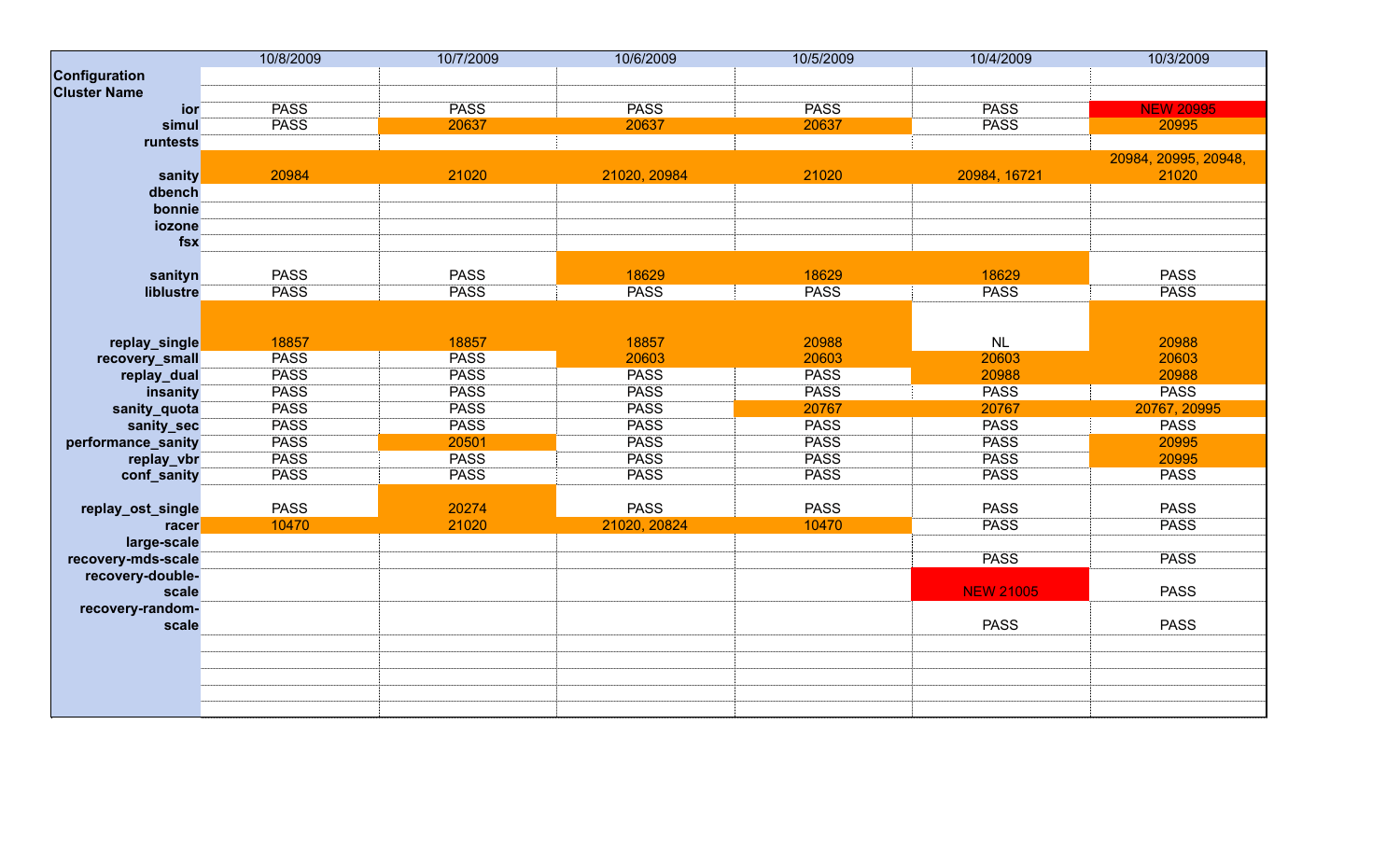|                     | 10/2/2009           | 10/1/2009                | 9/30/2009        | 9/29/2009           | 9/28/2009         | 9/27/2009         |
|---------------------|---------------------|--------------------------|------------------|---------------------|-------------------|-------------------|
| Configuration       |                     |                          |                  | rhel <sub>5</sub>   | rhel <sub>5</sub> | rhel <sub>5</sub> |
| <b>Cluster Name</b> |                     |                          |                  |                     |                   |                   |
| ior                 | <b>PASS</b>         | <b>PASS</b>              | <b>PASS</b>      | <b>PASS</b>         | <b>PASS</b>       | <b>NEW 20909</b>  |
| simul               | <b>PASS</b>         | 20908                    | <b>PASS</b>      | <b>PASS</b>         | <b>PASS</b>       | <b>NEW 20908</b>  |
| runtests            |                     |                          |                  |                     |                   |                   |
|                     |                     | 20719, 19906, 20784, NEW |                  |                     |                   |                   |
| sanity              | 20984, 20719, 20784 | 21020                    | 20719, 20784     | 20719, 20784        | 20719, 20784      | 20719, 20784      |
| dbench              |                     |                          |                  |                     |                   |                   |
| bonnie              |                     |                          |                  |                     |                   |                   |
| iozone              |                     |                          |                  |                     |                   |                   |
| $f$ sx              |                     |                          |                  |                     |                   |                   |
|                     |                     |                          |                  |                     |                   |                   |
| sanityn             | 18629               | 20878                    | 18629            | 20878               | 20878             | 20878             |
| liblustre           | <b>PASS</b>         | <b>PASS</b>              | <b>PASS</b>      | <b>PASS</b>         | <b>PASS</b>       | <b>PASS</b>       |
|                     |                     |                          |                  |                     |                   |                   |
|                     |                     |                          |                  |                     |                   |                   |
| replay_single       | 20988               | <b>NEW 20988</b>         | 20801, 18857     | 18857, 20801        | 18857, 20801      | 18857, 20801      |
| recovery_small      | 20603               | 20603                    | 20603            | 20603               | 20603             | 20603, NEW 20909  |
| replay_dual         | <b>PASS</b>         | <b>PASS</b>              | <b>PASS</b>      | <b>PASS</b>         | <b>PASS</b>       | <b>PASS</b>       |
| insanity            | <b>PASS</b>         | <b>PASS</b>              | <b>PASS</b>      | <b>PASS</b>         | <b>PASS</b>       | <b>PASS</b>       |
| sanity_quota        | 20767               | 20767                    | 20767            | 20767               | 20767             | 20767             |
| sanity_sec          | <b>PASS</b>         | <b>PASS</b>              | <b>PASS</b>      | <b>PASS</b>         | <b>PASS</b>       | <b>PASS</b>       |
| performance_sanity  | <b>NEW 21019</b>    | 20501                    | 20501            | 20501               | 20501             | 20501             |
| replay_vbr          | <b>PASS</b>         | <b>PASS</b>              | <b>20977 NEW</b> | <b>PASS</b>         | <b>PASS</b>       | <b>PASS</b>       |
| conf_sanity         | <b>PASS</b>         | <b>NEW 21012</b>         | <b>PASS</b>      | pass                | <b>NEW 20921</b>  | <b>PASS</b>       |
|                     |                     |                          |                  |                     |                   |                   |
| replay_ost_single   | 20274               | 19595                    | 20274            | 19595, 20274, 20685 | 19595, 20471      | 19595             |
| racer               | 10470               | <b>PASS</b>              |                  |                     |                   |                   |
| large-scale         |                     |                          |                  |                     |                   |                   |
| recovery-mds-scale  |                     |                          |                  |                     |                   |                   |
| recovery-double-    |                     |                          |                  |                     |                   |                   |
| scale               |                     |                          |                  |                     |                   |                   |
| recovery-random-    |                     |                          |                  |                     |                   |                   |
| scale               |                     |                          |                  |                     |                   |                   |
|                     |                     |                          |                  |                     |                   |                   |
|                     |                     |                          |                  |                     |                   |                   |
|                     |                     |                          |                  |                     |                   |                   |
|                     |                     |                          |                  |                     |                   |                   |
|                     |                     |                          |                  |                     |                   |                   |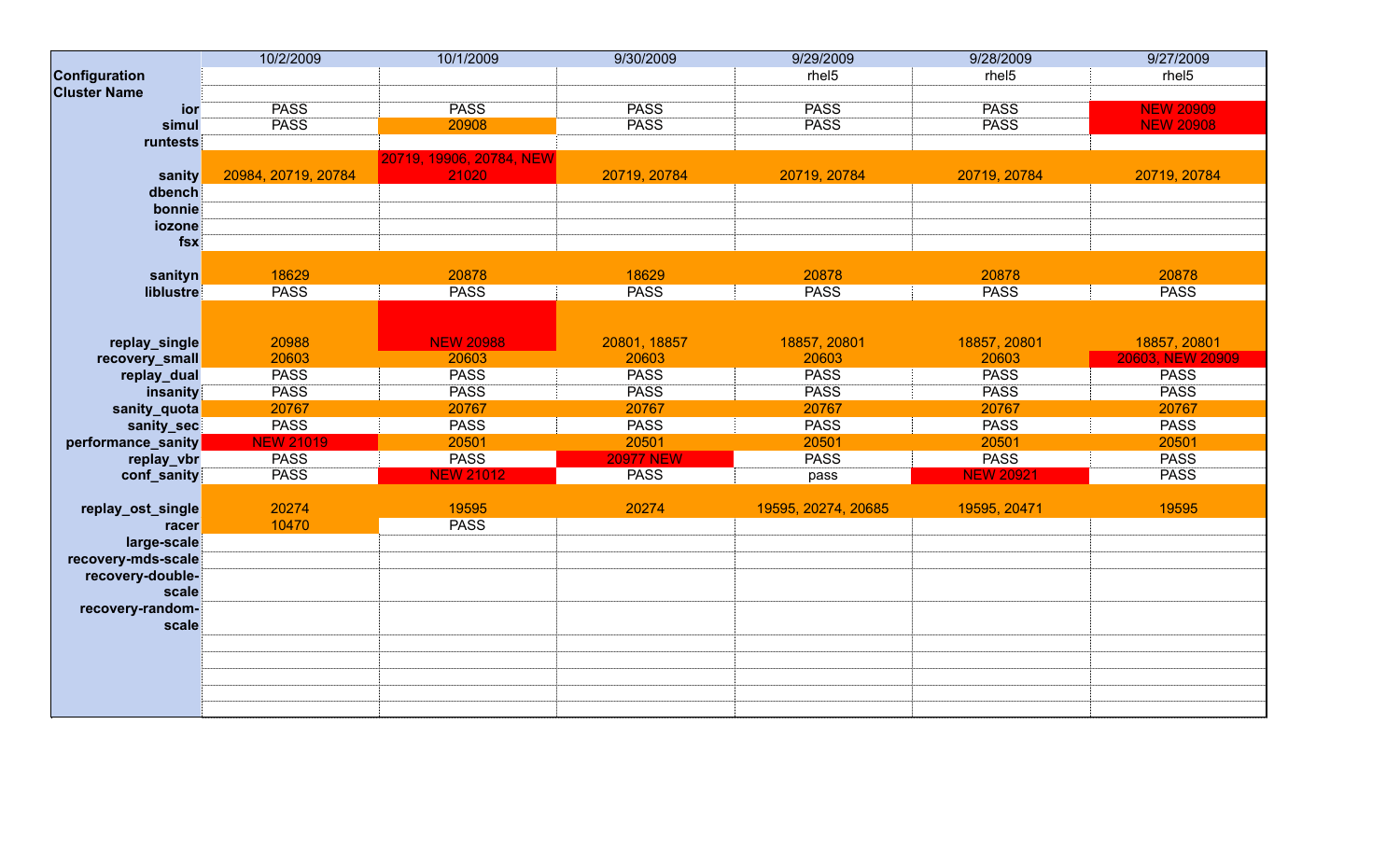|                     | 9/26/2009           | 9/25/2009                | 9/24/2009                | 9/23/2009         | 9/22/2009            | 9/21/2009                |
|---------------------|---------------------|--------------------------|--------------------------|-------------------|----------------------|--------------------------|
| Configuration       | rhel <sub>5</sub>   | rhel <sub>5</sub>        | rhel <sub>5</sub>        | rhel <sub>5</sub> | rhel <sub>5</sub>    | rhel <sub>5</sub>        |
| <b>Cluster Name</b> |                     |                          |                          |                   |                      |                          |
| ior                 | <b>PASS</b>         | <b>PASS</b>              | <b>PASS</b>              | 20573             | <b>PASS</b>          | <b>PASS</b>              |
| simul               | <b>PASS</b>         | <b>PASS</b>              | <b>PASS</b>              | <b>PASS</b>       | <b>PASS</b>          | <b>PASS</b>              |
| runtests            |                     |                          |                          |                   |                      |                          |
|                     |                     |                          |                          |                   |                      |                          |
| sanity              | 20719, 20784        | 15691, 20719, 20784      | 20719, 20784             | 20719, 20784      | 20719, 20784         | 20719, 20784             |
| dbench              |                     |                          |                          |                   |                      |                          |
| bonnie              |                     |                          |                          |                   |                      |                          |
| iozone              |                     |                          |                          |                   |                      |                          |
| $f$ sx              |                     |                          |                          |                   |                      |                          |
|                     |                     |                          |                          |                   |                      |                          |
| sanityn             | 20878               | 20878                    | 18629, NEW 20894         | <b>NEW 20878</b>  | 18629, 20828         | 18629, 20828, 20838      |
| liblustre           | <b>PASS</b>         | <b>PASS</b>              | <b>NEW 20894</b>         | <b>PASS</b>       | <b>PASS</b>          | 20838                    |
|                     |                     |                          | 19242, 19845, 20801, NEW |                   |                      |                          |
|                     |                     | 18857, 19393, 20801, NEW | 20894                    |                   | 19242, 19845, 19522, | 19242, 19845, 20801, NEW |
| replay_single       | 18857, 19242, 20801 | 20905                    |                          | 19522, 20801      | 20801                | 20838                    |
| recovery_small      | 20603               | 20603                    | 20603                    | 20603             | 20603                | 20603                    |
| replay_dual         | <b>PASS</b>         | <b>PASS</b>              | <b>PASS</b>              | <b>PASS</b>       | <b>PASS</b>          | <b>PASS</b>              |
| insanity            | <b>PASS</b>         | <b>PASS</b>              | <b>PASS</b>              | <b>PASS</b>       | <b>PASS</b>          | <b>PASS</b>              |
| sanity_quota        | 20767               | 20767                    | 20767                    | 20767             | 20767                | 20767                    |
| sanity_sec          | <b>PASS</b>         | <b>PASS</b>              | <b>PASS</b>              | <b>PASS</b>       | <b>PASS</b>          | <b>PASS</b>              |
| performance_sanity  | 20501               | 20501                    | 20501                    | 20501             | 20501                | 20501                    |
| replay_vbr          | <b>PASS</b>         | <b>PASS</b>              | <b>PASS</b>              | <b>PASS</b>       | <b>PASS</b>          | <b>PASS</b>              |
| conf_sanity         | <b>PASS</b>         | 19526                    | <b>NEW 20894</b>         | <b>PASS</b>       | <b>PASS</b>          | <b>PASS</b>              |
|                     |                     |                          |                          |                   |                      |                          |
| replay_ost_single   | <b>PASS</b>         | 19595                    | 19595, NEW 20894         | 19595, 20274      | 20274, 20348, 20471  | 16680, 19595             |
| racer               | <b>PASS</b>         |                          |                          |                   |                      |                          |
| large-scale         |                     |                          |                          |                   |                      |                          |
| recovery-mds-scale  |                     |                          |                          |                   |                      |                          |
| recovery-double-    |                     |                          |                          |                   |                      |                          |
| scale               |                     |                          |                          |                   |                      |                          |
| recovery-random-    |                     |                          |                          |                   |                      |                          |
| scale               |                     |                          |                          |                   |                      |                          |
|                     |                     |                          |                          |                   |                      |                          |
|                     |                     |                          |                          |                   |                      |                          |
|                     |                     |                          |                          |                   |                      |                          |
|                     |                     |                          |                          |                   |                      |                          |
|                     |                     |                          |                          |                   |                      |                          |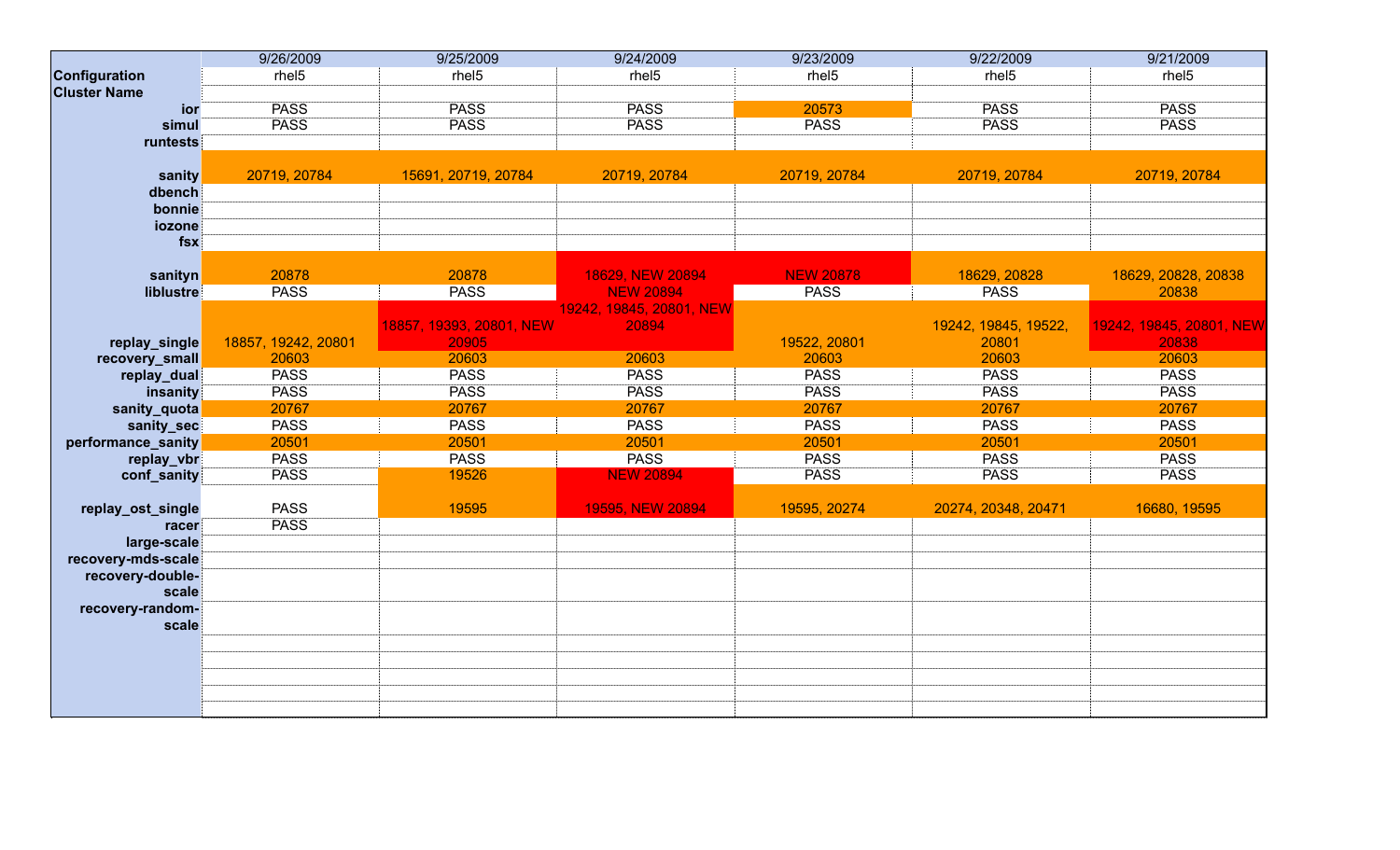|                     | 9/20/2009            | 9/19/2009                | 9/18/2009           | 9/17/2009            | 9/16/2009               | 9/15/2009               |
|---------------------|----------------------|--------------------------|---------------------|----------------------|-------------------------|-------------------------|
| Configuration       | rhel <sub>5</sub>    | rhel <sub>5</sub>        | rhel <sub>5</sub>   | rhel <sub>5</sub>    | rhel <sub>5</sub>       | rhel <sub>5</sub>       |
| <b>Cluster Name</b> |                      |                          |                     |                      |                         |                         |
| ior                 | <b>PASS</b>          | <b>PASS</b>              | <b>PASS</b>         | <b>PASS</b>          | <b>PASS</b>             | <b>PASS</b>             |
| simul               | <b>PASS</b>          | 20637                    | <b>PASS</b>         | <b>PASS</b>          | <b>PASS</b>             | <b>PASS</b>             |
| runtests            |                      |                          |                     |                      |                         |                         |
|                     |                      |                          |                     | 19235, 20444, 20719, |                         |                         |
| sanity              | 20719, NEW 20827     | 19235, 20719, 20784      | 20719, 20748, 20784 | 20748, 20784         | 20719, 20748, 20784     | 20719, 20748, NEW 20784 |
| dbench              |                      |                          |                     |                      |                         |                         |
| bonnie              |                      |                          |                     |                      |                         |                         |
| iozone              |                      |                          |                     |                      |                         |                         |
| fsx                 |                      |                          |                     |                      |                         |                         |
|                     |                      | 17748, 18629, NEW 20827, |                     |                      |                         |                         |
| sanityn             | 18629, 20828         | <b>NEW 20828</b>         | 18629, NEW 20824    | <b>PASS</b>          | <b>PASS</b>             | <b>PASS</b>             |
| liblustre           | <b>PASS</b>          | <b>PASS</b>              | <b>PASS</b>         | <b>PASS</b>          | <b>PASS</b>             | <b>PASS</b>             |
|                     |                      |                          |                     |                      |                         |                         |
|                     | 19242, 19480, 19522, |                          |                     |                      |                         |                         |
| replay_single       | 19845, 20801         | 19480, 19522, 20801      | 19242, 19845, 20801 | 19480, 20801         | 19480, 19522, NEW 20801 | 19480, 19522            |
| recovery_small      | 20603                | 20603                    | <b>PASS</b>         | <b>PASS</b>          |                         | <b>PASS</b>             |
| replay_dual         | <b>PASS</b>          | <b>PASS</b>              | <b>PASS</b>         | <b>PASS</b>          | <b>PASS</b>             | <b>PASS</b>             |
| insanity            | <b>PASS</b>          | <b>PASS</b>              | <b>PASS</b>         | <b>PASS</b>          | <b>PASS</b>             | <b>PASS</b>             |
| sanity_quota        | 20710, 20767         | 20767                    | 20767               | 20767                | 20767, NEW 20800        | 20767                   |
| sanity_sec          | <b>PASS</b>          | <b>PASS</b>              | <b>PASS</b>         | <b>PASS</b>          | <b>PASS</b>             | <b>PASS</b>             |
| performance_sanity  | 20501                | 20501                    | 20501               | 20501                | 20501                   | 20501                   |
| replay_vbr          | <b>PASS</b>          | <b>PASS</b>              | <b>PASS</b>         | <b>PASS</b>          | <b>PASS</b>             | <b>PASS</b>             |
| conf_sanity         | <b>PASS</b>          | 20264                    | <b>PASS</b>         | 19526                | <b>PASS</b>             | <b>PASS</b>             |
|                     |                      | 19595, 20274, 20348,     |                     |                      |                         |                         |
| replay_ost_single   | 16680, 19595         | 20471, 20685             | 19595, 20471        | 20274, 20471         | 19595                   | 20274, 20471, 20613     |
| racer               | 19906                | 19906                    |                     |                      |                         |                         |
| large-scale         |                      |                          |                     |                      |                         |                         |
| recovery-mds-scale  |                      |                          |                     |                      |                         |                         |
| recovery-double-    |                      |                          |                     |                      |                         |                         |
| scale               |                      |                          |                     |                      |                         |                         |
| recovery-random-    |                      |                          |                     |                      |                         |                         |
| scale               |                      |                          |                     |                      |                         |                         |
|                     |                      |                          |                     |                      |                         |                         |
|                     |                      |                          |                     |                      |                         |                         |
|                     |                      |                          |                     |                      |                         |                         |
|                     |                      |                          |                     |                      |                         |                         |
|                     |                      |                          |                     |                      |                         |                         |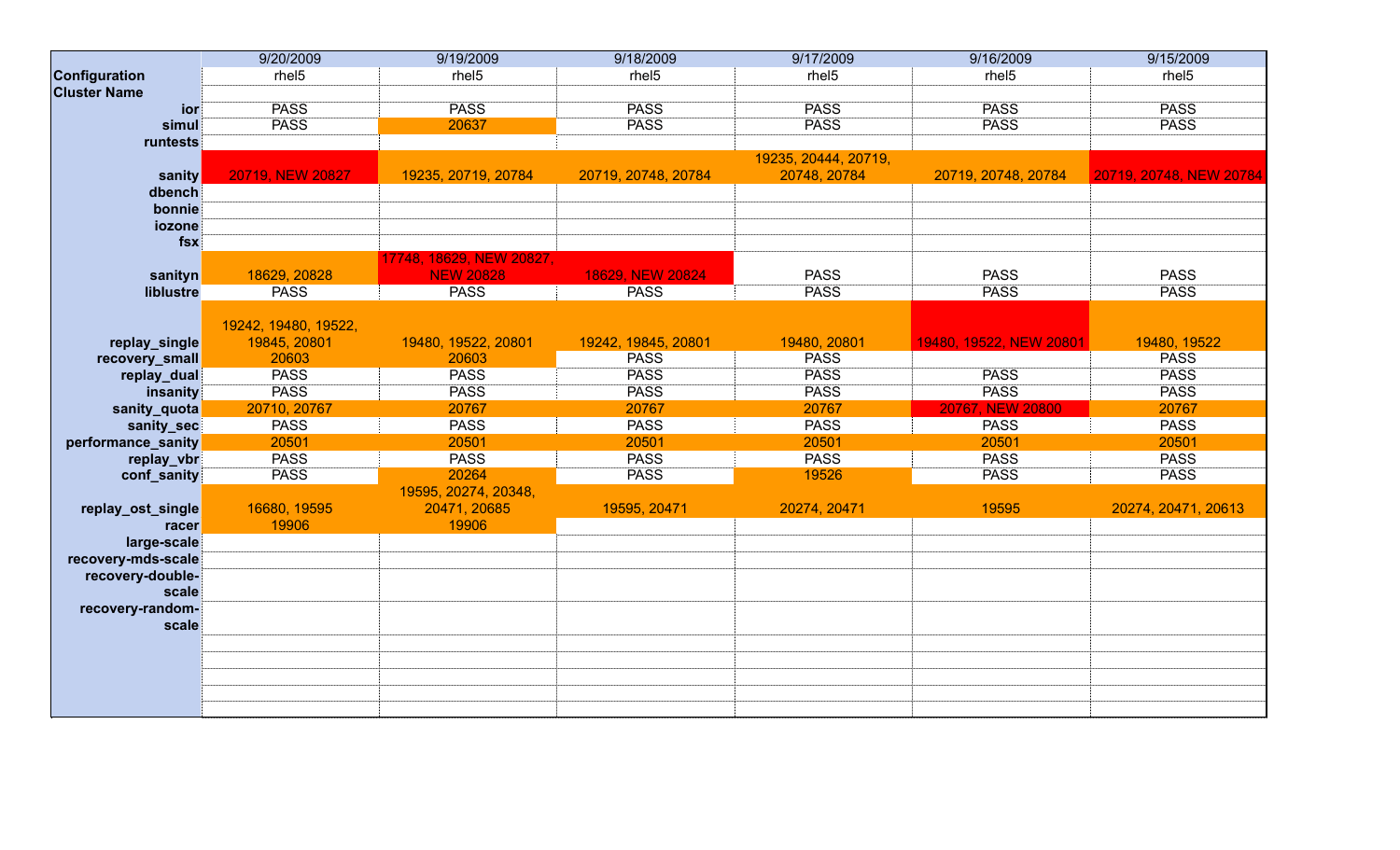|                     | 9/14/2009            | 9/13/2009        | 9/12/2009            | 9/11/2009            | 9/10/2009           | 9/9/2009          |
|---------------------|----------------------|------------------|----------------------|----------------------|---------------------|-------------------|
| Configuration       | rhel <sub>5</sub>    |                  | RHEL5                | rhel <sub>5</sub>    | rhel5 ib            | rhel <sub>5</sub> |
| <b>Cluster Name</b> |                      |                  |                      |                      |                     |                   |
| ior                 | 20573                | 20734            | 20734                | 20734                | <b>NEW 20734</b>    | <b>PASS</b>       |
| simul               | <b>PASS</b>          | <b>PASS</b>      | <b>PASS</b>          | <b>PASS</b>          | <b>PASS</b>         | <b>PASS</b>       |
| runtests            |                      |                  |                      |                      |                     |                   |
|                     |                      |                  |                      |                      |                     |                   |
| sanity              | 20719, 17517         | 20719, NEW 20752 | 17517, 20719         | 15691, 17517, 20719  | 17517, 20719        | 17517, NEW 20719  |
| dbench              |                      |                  |                      |                      |                     |                   |
| bonnie              |                      |                  |                      |                      |                     |                   |
| iozone              |                      |                  |                      |                      |                     |                   |
| $f$ sx              |                      |                  |                      |                      |                     |                   |
|                     |                      |                  |                      |                      |                     |                   |
| sanityn             | <b>PASS</b>          | 18629            | 18629                | 18629, 19845         | 17748, 18629        | <b>PASS</b>       |
| liblustre           | <b>PASS</b>          | <b>PASS</b>      | <b>PASS</b>          | <b>PASS</b>          | <b>PASS</b>         | <b>PASS</b>       |
|                     |                      |                  |                      |                      |                     |                   |
|                     |                      |                  |                      |                      |                     |                   |
| replay_single       | 19522, 19480         | 19242, 19845     | 19242, 19845         | 19242, 19845         | 19154, 19242, 19480 | <b>NEW 20719</b>  |
| recovery_small      | <b>PASS</b>          | <b>PASS</b>      | <b>PASS</b>          |                      | <b>PASS</b>         | <b>PASS</b>       |
| replay_dual         | <b>PASS</b>          | <b>PASS</b>      | <b>PASS</b>          | <b>PASS</b>          | <b>PASS</b>         | <b>PASS</b>       |
| insanity            | <b>PASS</b>          | <b>PASS</b>      | <b>PASS</b>          | <b>PASS</b>          | <b>PASS</b>         | <b>PASS</b>       |
| sanity_quota        | <b>NEW 20767</b>     | <b>PASS</b>      | <b>PASS</b>          | <b>PASS</b>          | <b>PASS</b>         | <b>PASS</b>       |
| sanity_sec          | <b>PASS</b>          | <b>PASS</b>      | <b>PASS</b>          | <b>PASS</b>          | <b>PASS</b>         | <b>PASS</b>       |
| performance_sanity  | 20501                | 20501            | 20501                | 20501                | 20501               | 20501             |
| replay_vbr          | <b>PASS</b>          | <b>PASS</b>      | <b>PASS</b>          | <b>PASS</b>          | <b>PASS</b>         | <b>PASS</b>       |
| conf_sanity         | 20264                | <b>PASS</b>      | <b>PASS</b>          | 20730                | <b>NEW 20730</b>    | 19526             |
|                     | 19595, 20212, 20274, |                  | 19595, 20212, 20348, | 19595, 20274, 20348, |                     |                   |
| replay_ost_single   | 20348, 20471         | 19595, 20274     | 20471                | 20471                | 19595, 20471, 20274 | 19595, 20274      |
| racer               |                      | <b>PASS</b>      | 20149                |                      |                     |                   |
| large-scale         |                      |                  |                      |                      |                     |                   |
| recovery-mds-scale  |                      |                  |                      |                      |                     |                   |
| recovery-double-    |                      |                  |                      |                      |                     |                   |
| scale               |                      |                  |                      |                      |                     |                   |
| recovery-random-    |                      |                  |                      |                      |                     |                   |
| scale               |                      |                  |                      |                      |                     |                   |
|                     |                      |                  |                      |                      |                     |                   |
|                     |                      |                  |                      |                      |                     |                   |
|                     |                      |                  |                      |                      |                     |                   |
|                     |                      |                  |                      |                      |                     |                   |
|                     |                      |                  |                      |                      |                     |                   |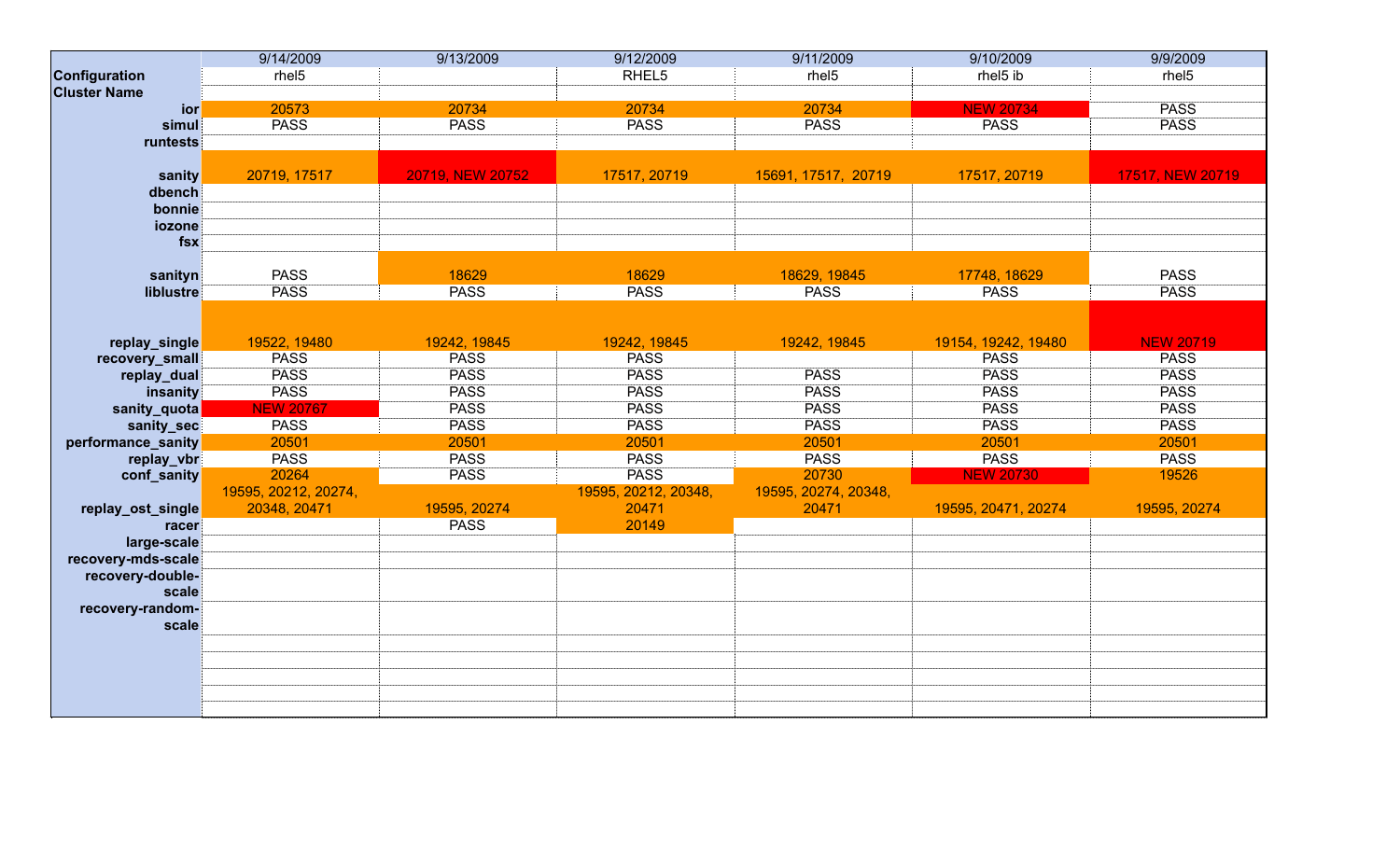|                     | 9/8/2009                | 9/7/2009             | 9/6/2009             | 9/5/2009                 | 9/4/09            | 9/3/09              |
|---------------------|-------------------------|----------------------|----------------------|--------------------------|-------------------|---------------------|
| Configuration       | rhel <sub>5</sub>       | rhel <sub>5</sub>    | rhel5/sles10         | rhel <sub>5</sub>        | rhel <sub>5</sub> | sles10/rhel5        |
| <b>Cluster Name</b> |                         |                      |                      |                          |                   |                     |
| ior                 | <b>PASS</b>             | <b>PASS</b>          | <b>PASS</b>          | <b>PASS</b>              | <b>PASS</b>       | <b>PASS</b>         |
| simul               | <b>PASS</b>             | <b>PASS</b>          | <b>PASS</b>          | <b>PASS</b>              | <b>PASS</b>       | <b>PASS</b>         |
| runtests            |                         |                      |                      |                          |                   |                     |
|                     |                         |                      |                      |                          |                   |                     |
| sanity              | 17517                   | 17517                | 17517                | 17517                    | 17517             | 17517               |
| dbench              |                         |                      |                      |                          | <b>PASS</b>       | <b>PASS</b>         |
| bonnie              |                         |                      |                      |                          | <b>PASS</b>       | <b>PASS</b>         |
| iozone              |                         |                      |                      |                          | <b>PASS</b>       | <b>PASS</b>         |
| $f$ sx              |                         |                      |                      |                          | <b>PASS</b>       | <b>PASS</b>         |
|                     |                         |                      |                      |                          |                   |                     |
| sanityn             | 17841                   | <b>PASS</b>          | <b>PASS</b>          | 17748                    | <b>PASS</b>       | <b>PASS</b>         |
| liblustre           | pass                    | <b>PASS</b>          | <b>PASS</b>          | 13198                    | <b>PASS</b>       | <b>PASS</b>         |
|                     |                         |                      |                      |                          |                   |                     |
|                     |                         |                      |                      |                          |                   |                     |
| replay_single       | 19393, 20498            | <b>PASS</b>          | 20498                | 20683, 19580             | <b>PASS</b>       | 19480, 19994, 20198 |
| recovery_small      | 20538, 20603, NEW 20711 | 20603                | <b>PASS</b>          | <b>PASS</b>              | <b>PASS</b>       | <b>PASS</b>         |
| replay_dual         | <b>PASS</b>             | <b>PASS</b>          | <b>PASS</b>          | <b>PASS</b>              | <b>PASS</b>       | <b>PASS</b>         |
| insanity            | <b>PASS</b>             | <b>PASS</b>          | <b>PASS</b>          | <b>PASS</b>              | <b>PASS</b>       | <b>PASS</b>         |
| sanity_quota        | <b>NEW 20710</b>        | <b>PASS</b>          | <b>PASS</b>          | <b>PASS</b>              | <b>PASS</b>       | <b>PASS</b>         |
| sanity_sec          | <b>PASS</b>             | <b>PASS</b>          | <b>PASS</b>          | <b>PASS</b>              | <b>PASS</b>       | <b>PASS</b>         |
| performance_sanity  | 20346, 20501            | 20501                | 20346                | 20501, 20346             | 20346, 20501      | 20501               |
| replay_vbr          | <b>PASS</b>             | <b>PASS</b>          | <b>PASS</b>          | <b>PASS</b>              | <b>NEW 20680</b>  | <b>PASS</b>         |
| conf_sanity         | <b>PASS</b>             | <b>PASS</b>          | <b>PASS</b>          | <b>PASS</b>              | <b>NEW 20682</b>  | <b>PASS</b>         |
|                     |                         | 20348, 20471, 20274, | 19595, 20274, 20348, | 20212, 19595, 20274, NEW |                   |                     |
| replay_ost_single   | 19595, 20274            | 19595                | 20471                | 20658, 16680             | 16680, 20274      | 20471, 19595        |
| racer               |                         |                      | 20305                | 20305                    |                   |                     |
| large-scale         |                         |                      |                      |                          |                   |                     |
| recovery-mds-scale  |                         |                      |                      |                          |                   |                     |
| recovery-double-    |                         |                      |                      |                          |                   |                     |
| scale               |                         |                      |                      |                          |                   |                     |
| recovery-random-    |                         |                      |                      |                          |                   |                     |
| scale               |                         |                      |                      |                          |                   |                     |
|                     |                         |                      |                      |                          |                   |                     |
|                     |                         |                      |                      |                          |                   |                     |
|                     |                         |                      |                      |                          |                   |                     |
|                     |                         |                      |                      |                          |                   |                     |
|                     |                         |                      |                      |                          |                   |                     |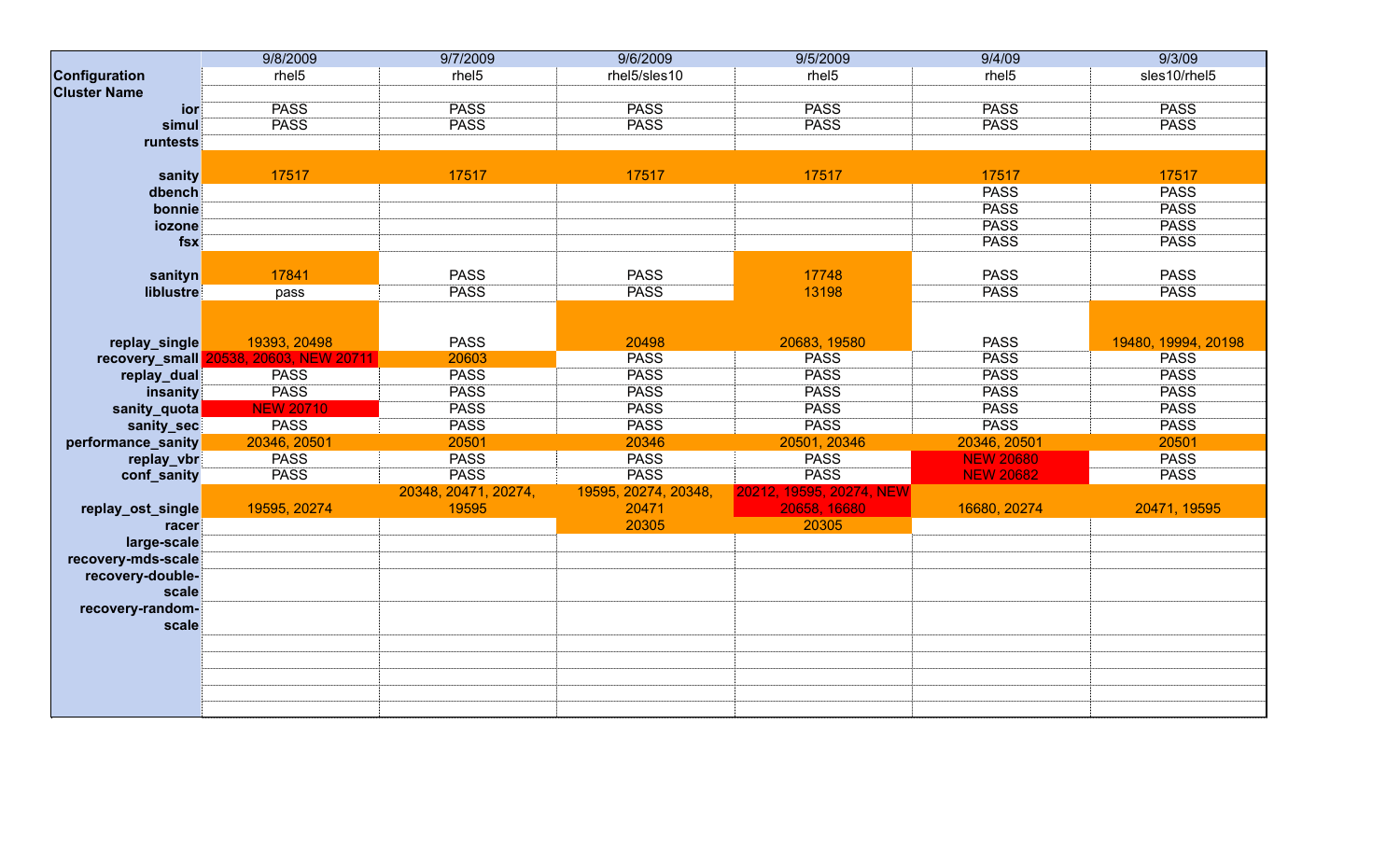|                     | 9/2/08            | 9/1/08              | 8/31/09              | 8/30/09           | 8/29/09                 | 8/28/09             |
|---------------------|-------------------|---------------------|----------------------|-------------------|-------------------------|---------------------|
| Configuration       | rhel <sub>5</sub> | rhel <sub>5</sub>   | rhel <sub>5</sub>    | rhel <sub>5</sub> | rhel <sub>5</sub>       | sles10/rhel5        |
| <b>Cluster Name</b> |                   |                     |                      |                   |                         |                     |
| <b>ior</b>          | <b>PASS</b>       | 20444               | 18881                | <b>PASS</b>       | <b>PASS</b>             | <b>PASS</b>         |
| simul               | <b>PASS</b>       | <b>NEW 20637</b>    | <b>PASS</b>          | <b>PASS</b>       | <b>PASS</b>             | <b>PASS</b>         |
| runtests            |                   |                     |                      |                   |                         |                     |
|                     |                   |                     |                      |                   |                         |                     |
| sanity              | 17517             | 19235               | 19235                | 19235             | 19235                   | NEW 20611, 19235    |
| dbench              | <b>PASS</b>       | 18881, 20444        | 20444                | <b>PASS</b>       | 20444                   | <b>PASS</b>         |
| bonnie              | <b>PASS</b>       | <b>PASS</b>         | <b>PASS</b>          | <b>PASS</b>       | <b>PASS</b>             | <b>PASS</b>         |
| iozone              | <b>PASS</b>       | <b>PASS</b>         | <b>PASS</b>          | <b>PASS</b>       | <b>PASS</b>             | <b>PASS</b>         |
| $f$ sx              | <b>PASS</b>       | <b>PASS</b>         | <b>PASS</b>          | <b>PASS</b>       | <b>PASS</b>             | <b>PASS</b>         |
|                     |                   |                     |                      |                   |                         |                     |
| sanityn             | <b>PASS</b>       | <b>PASS</b>         | <b>PASS</b>          | <b>PASS</b>       | <b>PASS</b>             | <b>PASS</b>         |
| liblustre           | <b>PASS</b>       | <b>PASS</b>         | <b>PASS</b>          | <b>PASS</b>       | <b>PASS</b>             | <b>PASS</b>         |
|                     |                   |                     |                      |                   |                         |                     |
|                     |                   |                     |                      |                   |                         |                     |
| replay_single       | <b>PASS</b>       | <b>PASS</b>         | <b>PASS</b>          | <b>PASS</b>       | <b>PASS</b>             | 13520               |
| recovery_small      | <b>PASS</b>       | <b>PASS</b>         | 20538                | 20538             | <b>PASS</b>             | <b>PASS</b>         |
| replay_dual         | <b>PASS</b>       | <b>PASS</b>         | <b>PASS</b>          | <b>PASS</b>       | <b>PASS</b>             | <b>PASS</b>         |
| insanity            | <b>PASS</b>       | <b>PASS</b>         | <b>PASS</b>          | <b>PASS</b>       | <b>PASS</b>             | <b>PASS</b>         |
| sanity_quota        | <b>PASS</b>       | <b>PASS</b>         | <b>PASS</b>          | <b>PASS</b>       | <b>PASS</b>             | 20611               |
| sanity_sec          | <b>PASS</b>       | <b>PASS</b>         | <b>PASS</b>          | <b>PASS</b>       | <b>PASS</b>             | <b>PASS</b>         |
| performance_sanity  | 20501             | 20501               | 20501                | 19906, 20501      | 20501                   | 19906               |
| replay_vbr          | <b>PASS</b>       | <b>PASS</b>         | <b>PASS</b>          | 20652             | <b>PASS</b>             | 20652               |
| conf_sanity         | 19526             | 19664, 20264        | <b>PASS</b>          | <b>PASS</b>       | <b>PASS</b>             | 19526               |
|                     |                   |                     | 19595, 20274, 20348, |                   |                         |                     |
| replay_ost_single   | 20274             | 14646, 20274, 20212 | 20471                | 19595, 20274      | 19595, 20274, NEW 20613 | 19595, 20212, 20274 |
| racer               |                   |                     |                      | 19906, 20305      | 19906, 20305            |                     |
| large-scale         |                   |                     |                      |                   |                         |                     |
| recovery-mds-scale  |                   |                     |                      |                   |                         |                     |
| recovery-double-    |                   |                     |                      |                   |                         |                     |
| scale               |                   |                     |                      |                   |                         |                     |
| recovery-random-    |                   |                     |                      |                   |                         |                     |
| scale               |                   |                     |                      |                   |                         |                     |
|                     |                   |                     |                      |                   |                         |                     |
|                     |                   |                     |                      |                   |                         |                     |
|                     |                   |                     |                      |                   |                         |                     |
|                     |                   |                     |                      |                   |                         |                     |
|                     |                   |                     |                      |                   |                         |                     |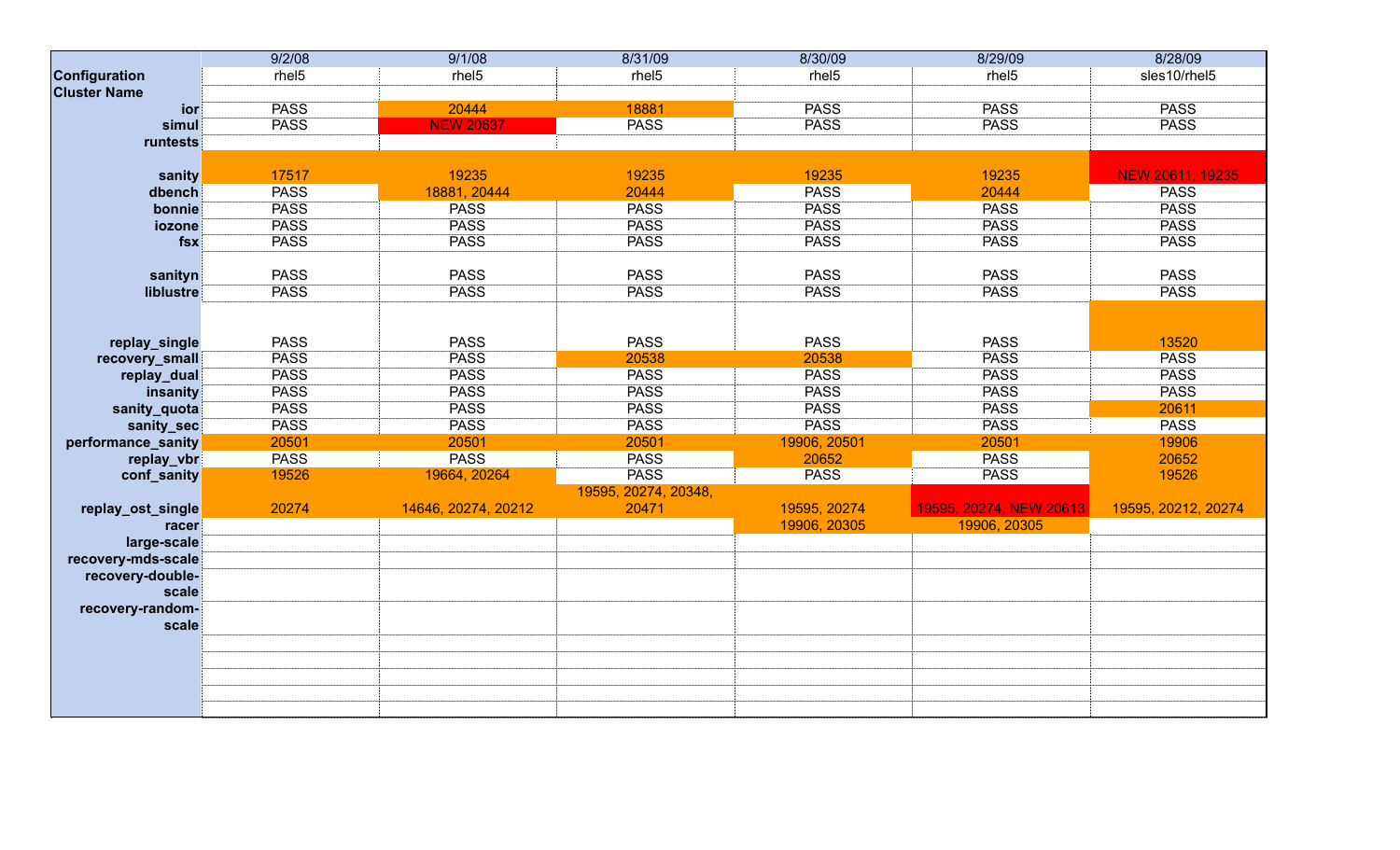|                     | 8/27/09      | 8/26/09              | 8/25/09              | 8/24/09           | 8/23/09              | 8/22/09                     |
|---------------------|--------------|----------------------|----------------------|-------------------|----------------------|-----------------------------|
| Configuration       |              | rhel <sub>5</sub>    | rhel <sub>5</sub>    | rhel <sub>5</sub> | rhel5/sles10         | rhel <sub>5</sub>           |
| <b>Cluster Name</b> |              |                      |                      |                   |                      |                             |
| ior                 | <b>PASS</b>  | <b>PASS</b>          | 20558, 18881         | <b>PASS</b>       | <b>PASS</b>          | <b>PASS</b>                 |
| simul               | <b>PASS</b>  | <b>PASS</b>          | <b>PASS</b>          | <b>PASS</b>       | <b>PASS</b>          | <b>PASS</b>                 |
| runtests            |              |                      |                      |                   |                      |                             |
|                     |              |                      |                      |                   |                      |                             |
| sanity              | <b>PASS</b>  | <b>PASS</b>          | <b>NEW 20569</b>     | <b>PASS</b>       | <b>PASS</b>          | 15691                       |
| dbench              | <b>PASS</b>  | <b>PASS</b>          | <b>PASS</b>          | <b>PASS</b>       | <b>PASS</b>          | <b>PASS</b>                 |
| bonnie              | <b>PASS</b>  | <b>PASS</b>          | <b>PASS</b>          | <b>PASS</b>       | <b>PASS</b>          | <b>PASS</b>                 |
| iozone              | NL           | <b>PASS</b>          | <b>PASS</b>          | <b>PASS</b>       | <b>PASS</b>          | <b>PASS</b>                 |
| $f$ sx              | <b>PASS</b>  | <b>PASS</b>          | <b>PASS</b>          | <b>PASS</b>       | <b>PASS</b>          | <b>PASS</b>                 |
|                     |              |                      |                      |                   |                      |                             |
| sanityn             | pass         | <b>NEW 20590</b>     | <b>PASS</b>          | <b>PASS</b>       | <b>PASS</b>          | <b>PASS</b>                 |
| liblustre           | <b>PASS</b>  | <b>PASS</b>          | <b>PASS</b>          | <b>PASS</b>       | <b>PASS</b>          | <b>PASS</b>                 |
|                     |              |                      |                      |                   |                      |                             |
|                     |              |                      |                      |                   |                      |                             |
| replay_single       | NL           | 20498                | 20496                | 20496             | <b>PASS</b>          | <b>NEW 20546, NEW 20498</b> |
| recovery_small      | 20603, 20538 | <b>PASS</b>          | <b>PASS</b>          | <b>PASS</b>       | <b>PASS</b>          | <b>PASS</b>                 |
| replay_dual         | <b>PASS</b>  | <b>PASS</b>          | <b>PASS</b>          | <b>PASS</b>       | <b>PASS</b>          | <b>PASS</b>                 |
| insanity            | <b>PASS</b>  | <b>PASS</b>          | <b>PASS</b>          | <b>PASS</b>       | <b>PASS</b>          | <b>PASS</b>                 |
| sanity_quota        | <b>PASS</b>  | <b>PASS</b>          | <b>PASS</b>          | <b>PASS</b>       | 20433                | <b>PASS</b>                 |
| sanity_sec          | <b>PASS</b>  | <b>PASS</b>          | <b>PASS</b>          | <b>PASS</b>       | <b>PASS</b>          | <b>PASS</b>                 |
| performance_sanity  | 20501        | 19906, 20501         | 19906, 20346         | 19906             | 19906                | 19906                       |
| replay_vbr          | <b>PASS</b>  | 20652                | <b>PASS</b>          | <b>PASS</b>       | 20652                | <b>NEW 20652</b>            |
| conf_sanity         | <b>PASS</b>  | 20264                | <b>PASS</b>          | <b>NEW 20558</b>  | <b>PASS</b>          | <b>PASS</b>                 |
|                     |              | 19595, 20274, 20212, | 14646, 19595, 20274, |                   | 19595, 20212, 20274, | 19595, 20212, 20274,        |
| replay_ost_single   | 19595        | 20471                | 20212, 20348, 20471  | 19595, 20274      | 20471                | 20471                       |
| racer               |              |                      |                      |                   | 19906                |                             |
| large-scale         |              |                      |                      |                   |                      |                             |
| recovery-mds-scale  |              |                      |                      |                   |                      |                             |
| recovery-double-    |              |                      |                      |                   |                      |                             |
| scale               |              |                      |                      |                   |                      |                             |
| recovery-random-    |              |                      |                      |                   |                      |                             |
| scale               |              |                      |                      |                   |                      |                             |
|                     |              |                      |                      |                   |                      |                             |
|                     |              |                      |                      |                   |                      |                             |
|                     |              |                      |                      |                   |                      |                             |
|                     |              |                      |                      |                   |                      |                             |
|                     |              |                      |                      |                   |                      |                             |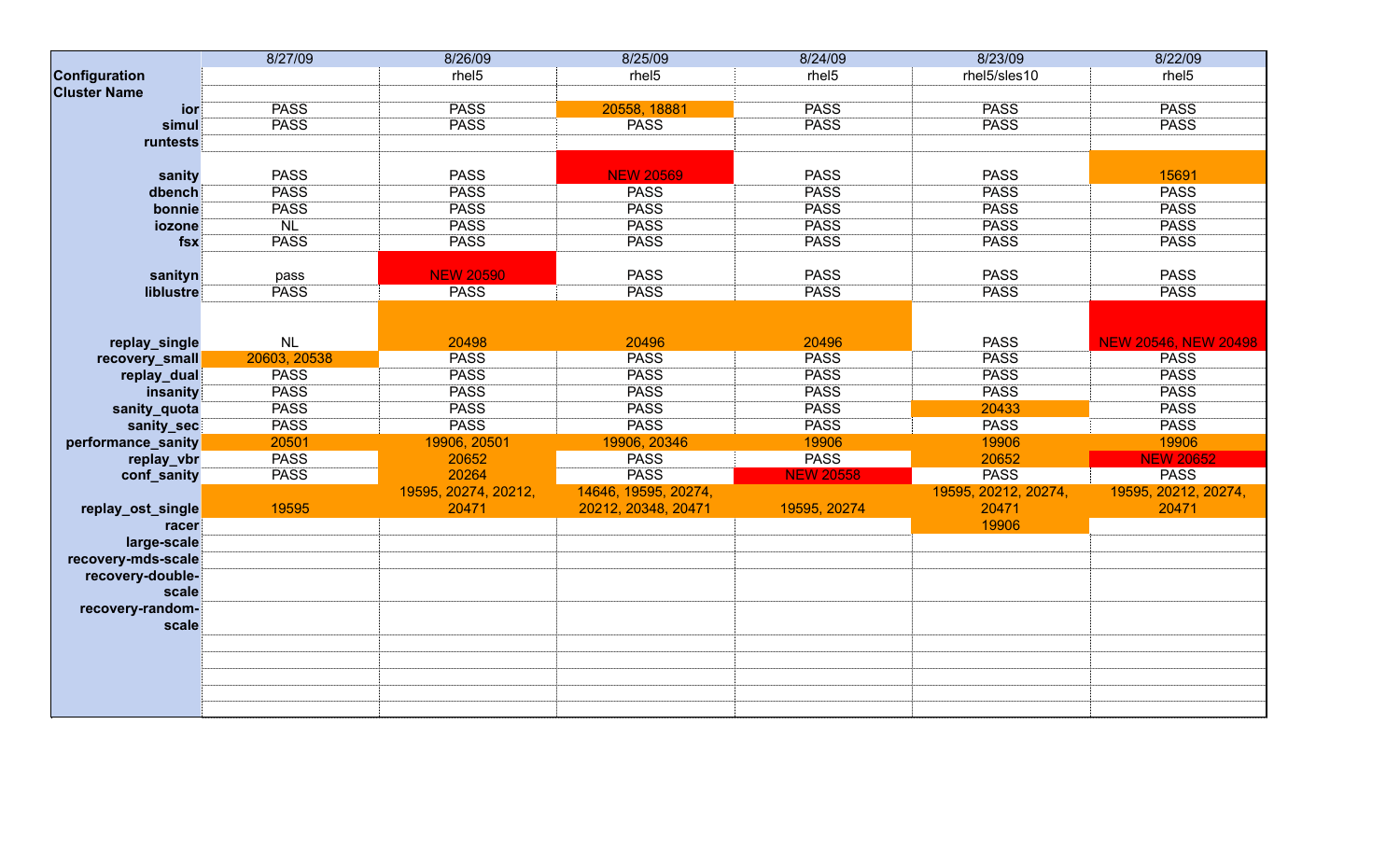|                     | 8/21/09             | 8/20/09              | 8/19/09      | 8/18/09                  | 8/17/09              | 8/16/09          |
|---------------------|---------------------|----------------------|--------------|--------------------------|----------------------|------------------|
| Configuration       | sles10              | rhel5/sles10         | sles10       | sles10                   | rhel5/sles10         | rhel5/sles10     |
| <b>Cluster Name</b> |                     |                      |              |                          |                      |                  |
| ior                 | <b>PASS</b>         | <b>PASS</b>          | 20256        | <b>PASS</b>              | 20044                | <b>PASS</b>      |
| simul               | <b>PASS</b>         | <b>PASS</b>          | <b>PASS</b>  | <b>PASS</b>              | <b>PASS</b>          | <b>PASS</b>      |
| runtests            |                     |                      |              |                          |                      |                  |
|                     |                     |                      |              |                          |                      |                  |
| sanity              | <b>PASS</b>         | <b>PASS</b>          | <b>PASS</b>  | <b>PASS</b>              | <b>PASS</b>          | <b>PASS</b>      |
| dbench              | <b>PASS</b>         | <b>PASS</b>          | <b>PASS</b>  | <b>PASS</b>              | <b>PASS</b>          | <b>PASS</b>      |
| bonnie              | <b>PASS</b>         | <b>PASS</b>          | <b>PASS</b>  | <b>PASS</b>              | <b>PASS</b>          | <b>PASS</b>      |
| iozone              | <b>NEW 20545</b>    | 20044                | <b>PASS</b>  | 20044                    | <b>PASS</b>          | 20044            |
| $f$ sx              | <b>PASS</b>         | <b>PASS</b>          | <b>PASS</b>  | <b>PASS</b>              | <b>PASS</b>          | <b>PASS</b>      |
|                     |                     |                      |              |                          |                      |                  |
| sanityn             | <b>PASS</b>         | <b>PASS</b>          | <b>PASS</b>  | <b>PASS</b>              | <b>PASS</b>          | <b>PASS</b>      |
| liblustre           | <b>PASS</b>         | <b>PASS</b>          | <b>PASS</b>  | <b>PASS</b>              | <b>PASS</b>          | <b>PASS</b>      |
|                     |                     |                      |              |                          |                      |                  |
|                     |                     |                      |              | 13520, 19154, 20456, NEW | 13520, 19154, 19480, |                  |
| replay_single       | 20480, 13520, 19154 | 20480, 13520, 19154  | <b>PASS</b>  | 20496, 20198, 19994      | 20496                | <b>PASS</b>      |
| recovery_small      | <b>PASS</b>         | <b>NEW 20538</b>     | <b>PASS</b>  | <b>PASS</b>              | <b>PASS</b>          | <b>PASS</b>      |
| replay_dual         | <b>PASS</b>         | <b>PASS</b>          | <b>PASS</b>  | <b>PASS</b>              | <b>PASS</b>          | <b>PASS</b>      |
| insanity            | <b>PASS</b>         | <b>PASS</b>          | <b>PASS</b>  | <b>PASS</b>              | <b>PASS</b>          | <b>PASS</b>      |
| sanity_quota        | <b>PASS</b>         | <b>PASS</b>          | 18881, 20433 | 18881, 20433             | 20433, 18881         | <b>PASS</b>      |
| sanity_sec          | <b>PASS</b>         | <b>PASS</b>          | <b>PASS</b>  | <b>PASS</b>              | <b>PASS</b>          | <b>PASS</b>      |
| performance_sanity  | 19906               | NEW 20501, 19906     | 20346        | 20346                    | 20501                | 19906            |
| replay_vbr          | <b>PASS</b>         | <b>PASS</b>          | <b>PASS</b>  | <b>PASS</b>              | <b>PASS</b>          | <b>PASS</b>      |
| conf_sanity         | 19526               | 19526                | <b>PASS</b>  | <b>NEW 20514</b>         | 19526                | <b>PASS</b>      |
|                     |                     | 19595, 20212, 20274, |              | 14646, 19595, 20274,     | 19595, 20274, 20471, |                  |
| replay_ost_single   | 20212, 20274        | 20471                | 20274, 20471 | 20471                    | 20493,               | NEW 20471, 20274 |
| racer               |                     |                      |              |                          |                      | 20499            |
| large-scale         |                     |                      |              |                          |                      |                  |
| recovery-mds-scale  |                     |                      |              |                          |                      |                  |
| recovery-double-    |                     |                      |              |                          |                      |                  |
| scale               |                     |                      |              |                          |                      |                  |
| recovery-random-    |                     |                      |              |                          |                      |                  |
| scale               |                     |                      |              |                          |                      |                  |
|                     |                     |                      |              |                          |                      |                  |
|                     |                     |                      |              |                          |                      |                  |
|                     |                     |                      |              |                          |                      |                  |
|                     |                     |                      |              |                          |                      |                  |
|                     |                     |                      |              |                          |                      |                  |